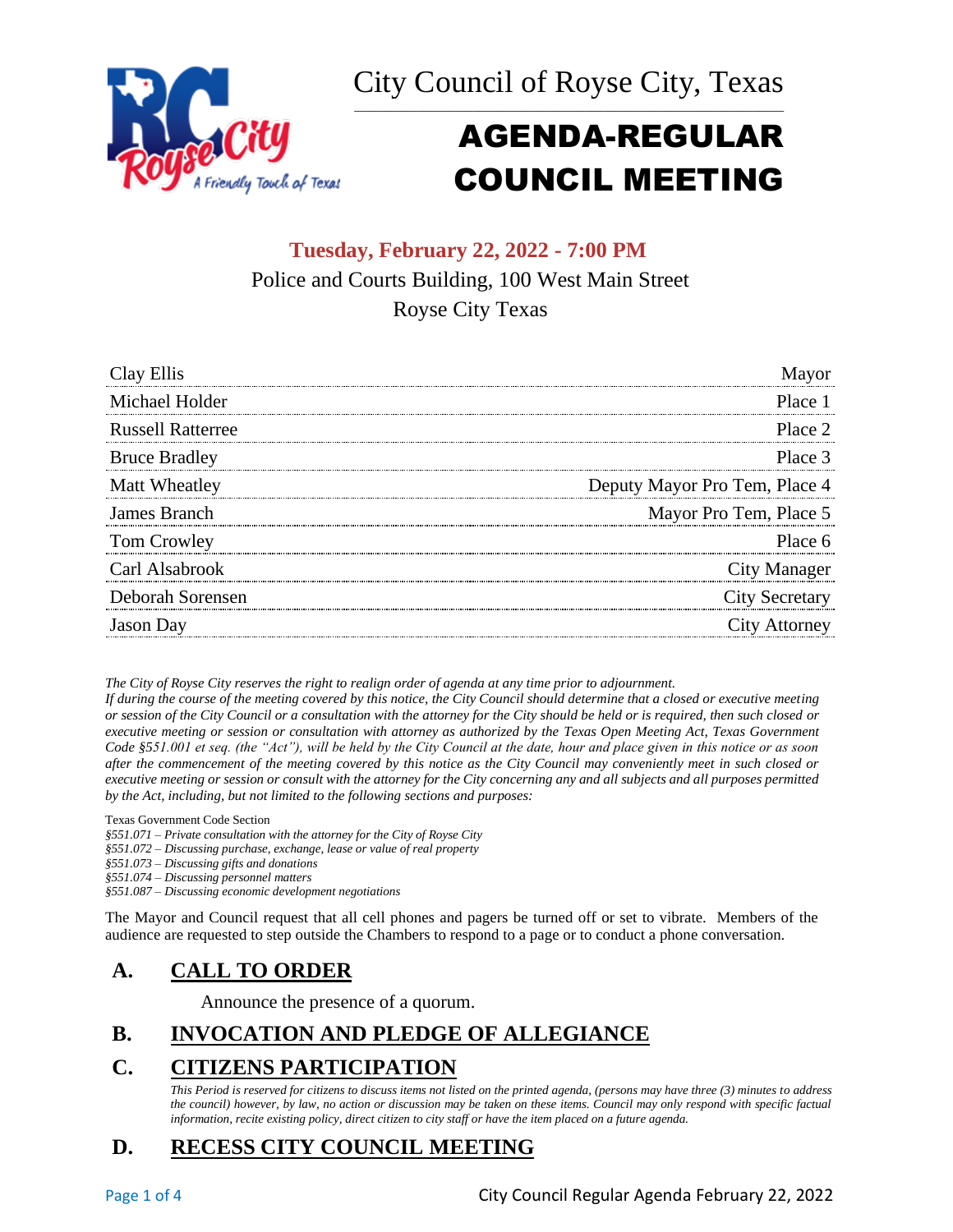# **E. PUBLIC HEARING**

- 1. Take testimony concerning a request for a Zoning Change to Planned Development with a concept plan and detailed site plan for a subdivision proposed as Liberty Crossing, consisting of approximately 192.874 acres, generally located south of Old Greenville Road, west of Cemetery Road, and east of FM 548.
- 2. Take testimony concerning an amendment to the Comprehensive Plan Future Land Use Map, generally located south of Old Greenville Road, west of Cemetery Road, and east of FM 548.
- 3. Take testimony in accordance with Chapter 372 of the Texas Local Government Code, concerning the petition filed on January 21, 2022, requesting that the City create a Public Improvement District to include the property consisting of approximately 155.369 acres and located within the City Limits of the City; regarding the advisability of the improvements to be made for the benefit of the property within the public improvement district.
- 4. Take testimony concerning an amendment to the Zoning Ordinance, Section 3-1 and Section 3-4, to add a land use definition for a distillery.

# **F. CLOSE PUBLIC HEARING**

# **G. RECONVENE CITY COUNCIL MEETING**

## **H. CONSENT AGENDA**

*All items under Consent Agenda are considered to be routine by the City Council and will be enacted by one motion. There will not*  be separate discussion of these items. If discussion is desired, that item will be removed from the Consent Agenda and will be *considered separately.*

- 1. Approve the minutes of the February 8, 2022 regular meeting.
- 2. Monthly Revenue and Expenditure Report for January 2022

#### **I. BUSINESS**

- 1. Consider and act concerning an Ordinance regarding a Zoning Change from Agricultural (A) to Planned Development (PD) with a concept plan and detailed site plan for a subdivision proposed as Liberty Crossing, consisting of approximately 192.874 acres, generally located south of Old Greenville Road, west of Cemetery Road, and east of FM 548, and any matters related thereto.
- 2. Consider and act concerning an Ordinance regarding an amendment to the Comprehensive Plan Future Land Use Map, generally located south of Old Greenville Road, west of Cemetery Road, and east of FM 548, and any matters related thereto.
- 3. Consider and act concerning a Resolution regarding the creation of the Liberty Crossing Public Improvement District (PID) and ordering public improvements to be made for the benefit of such District; providing for a severability clause; providing an effective date; and containing other matters relating to the subject, and any matters related thereto.
- 4. Consider and act concerning a contract with P3Works, LLC regarding Liberty Crossing PID Administrative Services, authorizing the City Manager to sign all documents related thereto, and any matters related thereto.
- 5. Consider and act concerning an Ordinance regarding an amendment to the Royse City Zoning Ordinances, Section 3-1 and Section 3-4, to add a land use definition for a distillery and any matters related thereto.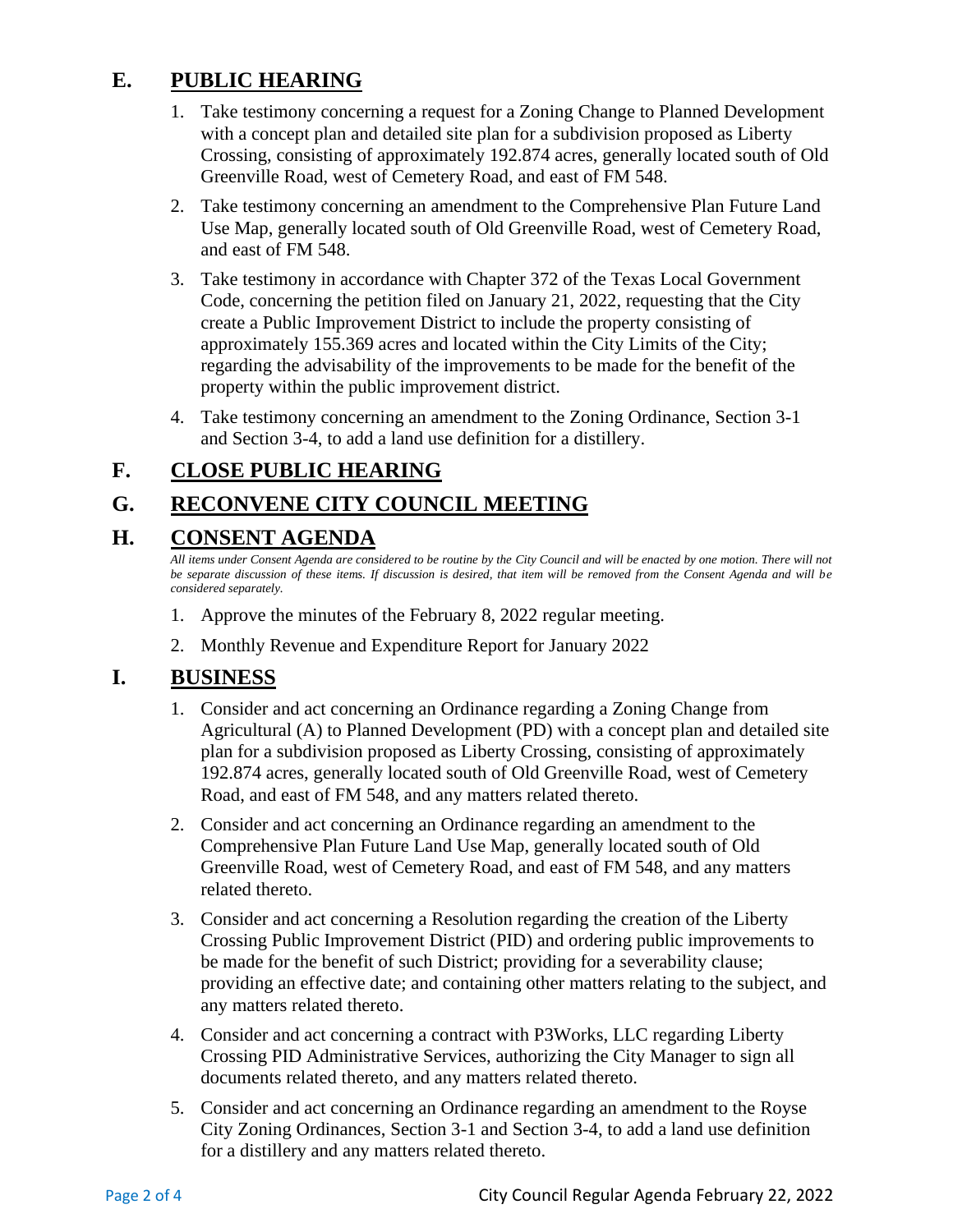- 6. Consider and act concerning an Ordinance regarding a Master Plat for Fikes Farm, consisting of 142.95 acres, situated in the John Davis Survey, Abstract No. 244, Royse City, Collin County, Texas, and any matters related thereto.
- 7. Consider and act concerning an Ordinance regarding a Preliminary Plat for Fikes Farm, consisting of 61.745 acres, situated in the John Davis Survey, Abstract No. 244, Royse City, Collin County, Texas, and any matters related thereto.
- 8. Consider and act concerning an Ordinance regarding a Re-Plat for Custom Band Sawing Addition, consisting of 11.99 acres, situated in the Jared Stephenson Survey, Abstract No. 188, Royse City, Rockwall County, Texas, and any matters related thereto.
- 9. Consider and act concerning authorizing the City Manager to sign the proposal for I-30 Utility Relocation Materials Testing, and any matters related thereto.
- 10. Consider and act concerning authorizing the City Manager to sign a contract to decommission a wastewater treatment plant to Freese and Nichols, Inc., and any matters related thereto.
- 11. Consider and act concerning a budget amendment for downtown projects, including Pennington Parking Lot lighting and Burton parking improvements, and any matters related thereto.
- 12. Consider and act concerning a Resolution Appointing Two Members to the Parks and Recreation Advisory Board (term February 22, 2022 to December 31, 2023), and any matters related thereto.
- 13. Discussion concerning City Manager update: Development, and any matters related thereto.
- 14. Discussion concerning a 212 Development Agreement with DFW Whirlpool, LLC for HCAD ID 225821 A0946 Shelby County School Land, Tract 44-3, 10 acres more or less, situated along I-30, and any matters related thereto.

## **J. RECESS CITY COUNCIL MEETING**

#### **K. EXECUTIVE SESSION**

*Recess into Closed Session in compliance with Section §551.001 etseq. Texas Government Code:*

Section §551.071 - Consultation with City Attorney

1. Discussion with the City Attorney concerning legal strategies pertaining to Petition for Consent to Creation of Political Subdivision in the ETJ of the City of Royse City, Texas.

#### **L. CLOSE EXECUTIVE SESSION**

## **M. RECONVENE CITY COUNCIL MEETING**

1. Take any action as a result of Executive Session.

#### **N. FUTURE AGENDA ITEMS**

1. Consider and/or action to determine and direct City Staff in scheduling topics for discussion at future City Council Meetings, and any matters related thereto.

# **O. ADJOURN**